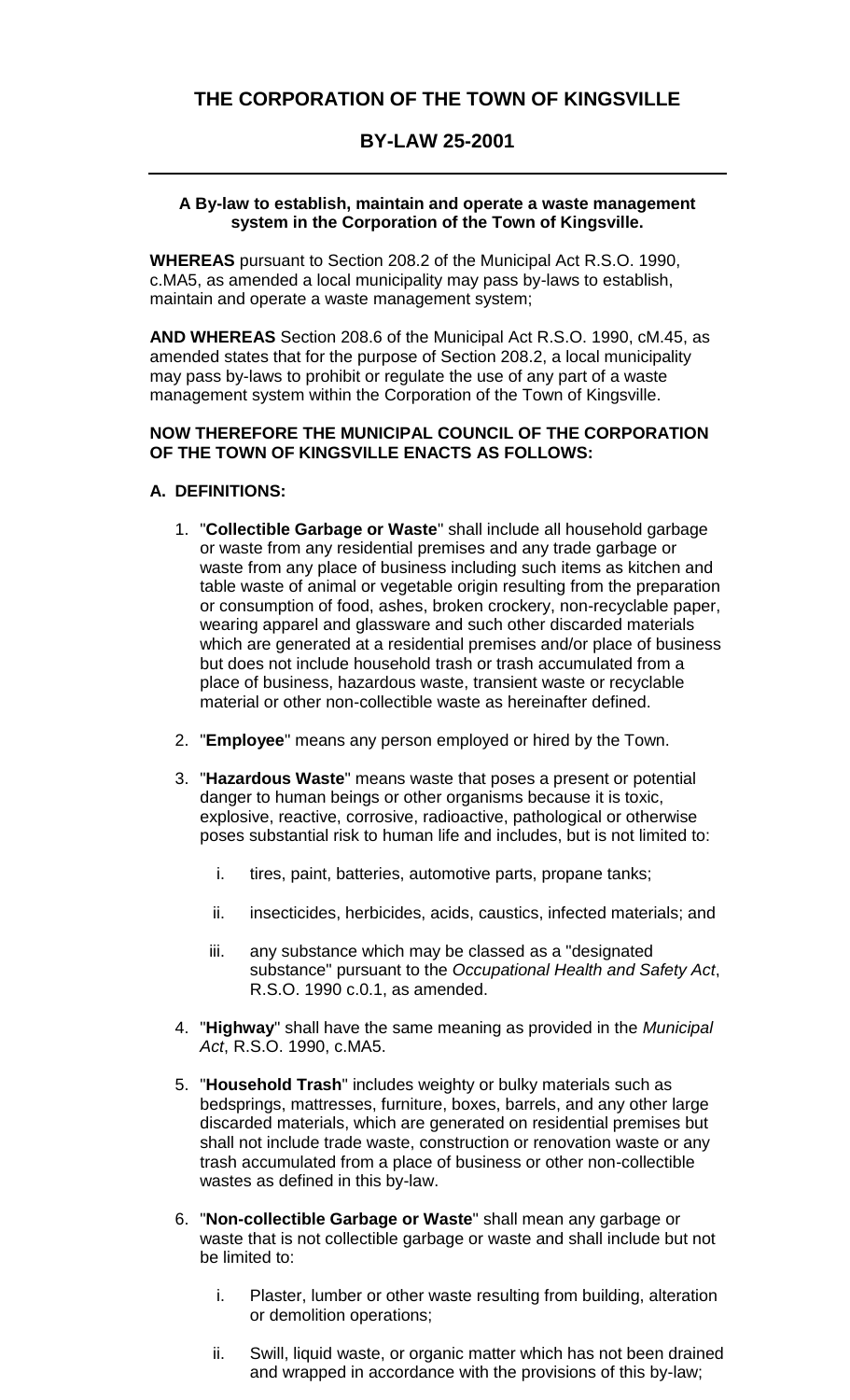- iii. dressings, needles or syringes, bandages, or other infected materials from hospitals, surgeries, or offices of physicians, surgeons, dentists or veterinarians;
- iv. faecies of any dog, cat or fowl that is not normally accumulated in a litter box situated in a dwelling;
- v. carcasses or part thereof, of any dog, cat, fowl or any other creature with the exception of bonafide kitchen waste;
- vi. transient waste;
- vii. collectible waste which has not been put out for collection in conformity with the provisions of this by-law;
- viii. trade waste;
- ix. recyclable material;
- x. natural soil, earth, sand, clay, gravel, loam, stones, rocks or other similar material;
- xi. any material which has become frozen to the receptacle and cannot be removed by shaking;
- xii. septic tank pumpings, raw sewage sludge and industrial process sludge;
- xiii. hazardous waste;
- xiv. trees or tree stumps, with the exception of used Christmas Trees;
- xv. yard waste;
- xvi. white goods; and
- xvii. water-soaked or broken containers.
- 7. "**Place of Business**" means any place other than residential premises and includes any hotel, motel, restaurant, shop, store, shopping centre, plaza, service station, commercial or industrial office, industrial plant or other commercial establishment, school, institution and public building.
- 8. "**Public Lane**" means any lane or alley accepted by by-law of the Corporation as a public thoroughfare, and which is deemed to be of sufficient width and condition for use by vehicles used for the collection of all collectible garbage or waste as defined in this by-law.
- 9. "**Recyclable material**" includes any material designated by the Essex Windsor Solid Waste Authority as recyclable.
- 10."**Recycling Receptacle**" shall mean a container suitable for placing recyclable material as approved and/or provided by the Essex Windsor Solid Waste Authority.
- 11."**Residential Premises**" means any individual property designated residential under the Town's Comprehensive Zoning By-law.
- 12."**Town**" means the Corporation of the Town of Kingsville.
- 13."**Town Council**" means the Council of the Town.
- 14."**Public Works Manager**" means the superintendent employed by the Town.
- 15."**Trade Waste**" includes Non-Collectible Garbage or Waste which is generated at a place of business.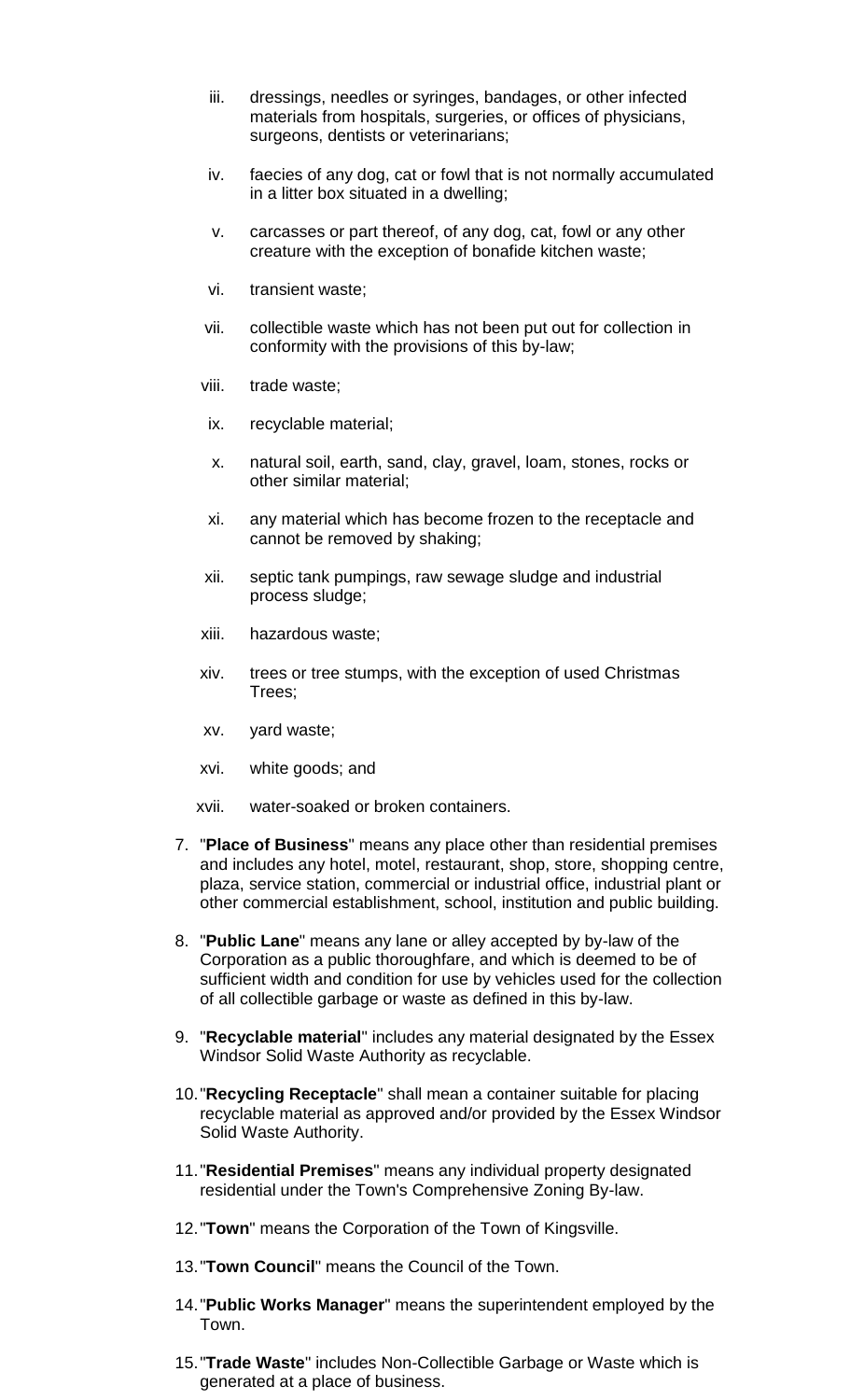- 16."**Transient Waste**" means any refuse, trash, garbage or waste carried into the Town from outside its boundaries by any person.
- 17."**White Goods**" means large steel based appliances which have been used on residential premises which include washers, dryers, stoves, refrigerators, hot water tanks, air conditioners and furnaces.
- 18."**Yard Waste**" shall include grass clippings, leaves, flowers, weeds, small sticks and twigs and garden waste.

#### B. **GENERAL PROVISIONS**:

- 1. The Town shall operate a system for the collection, removal and disposal of collectible garbage or waste, household trash and yard waste, including all new single family residential units (including six multi-residential units or less) but excluding:
	- a) all new multi-unit apartments (over six multi-residential units or more);
	- b) all new commercial and industrial development;
	- c) all new greenhouse development.
- 2. Collectible garbage or waste shall be placed in non-returnable plastic bags or receptacles as defined below
	- i. Non-returnable bags shall be an approximate size of 26" wide x 48" high (.65m x 1.20m) and are to be tied as to provide a condition of being airtight and sanitary.
	- ii. Containers shall be constructed of a durable non-flammable material and be not more than 0.7 M in height and 0.4 M in diameter and shall contain a water tight lid and two (2) handles.
	- iii. Containers to weigh no more than total 40 Ibs. or 18 kilograms or a maximum of five (5) containers.
- 3. All collectible garbage or waste shall be drained and placed in a nonreturnable plastic bag or wrapped and tied and placed in a container as defined above.
- 4. Any sharp objects or broken glass shall be secured with material and wrapped in a way so as not to pierce the wrapper.
- 5. Containers for collectible garbage or waste shall be placed for collection in accordance with the following:
	- i. highways with concrete curbs or in the Downtown Business Improvement Area -- to be placed directly behind the curb.
	- ii. highways with concrete sidewalks tightly abutting the curb except in the downtown business improvement area -- to be placed directly behind the sidewalk on property owner's side.
	- iii. highways with boulevards between sidewalks and curbs -- to be placed directly behind the curb.
	- iv. public lane or alleyway -- to be placed as close as possible to the edge of the lane or alleyway.
	- v. Containers are to be no closer than five (5) feet from the travel portion of the road.
- 6. Garbage or waste shall be placed in a suitable container the night before the collection day.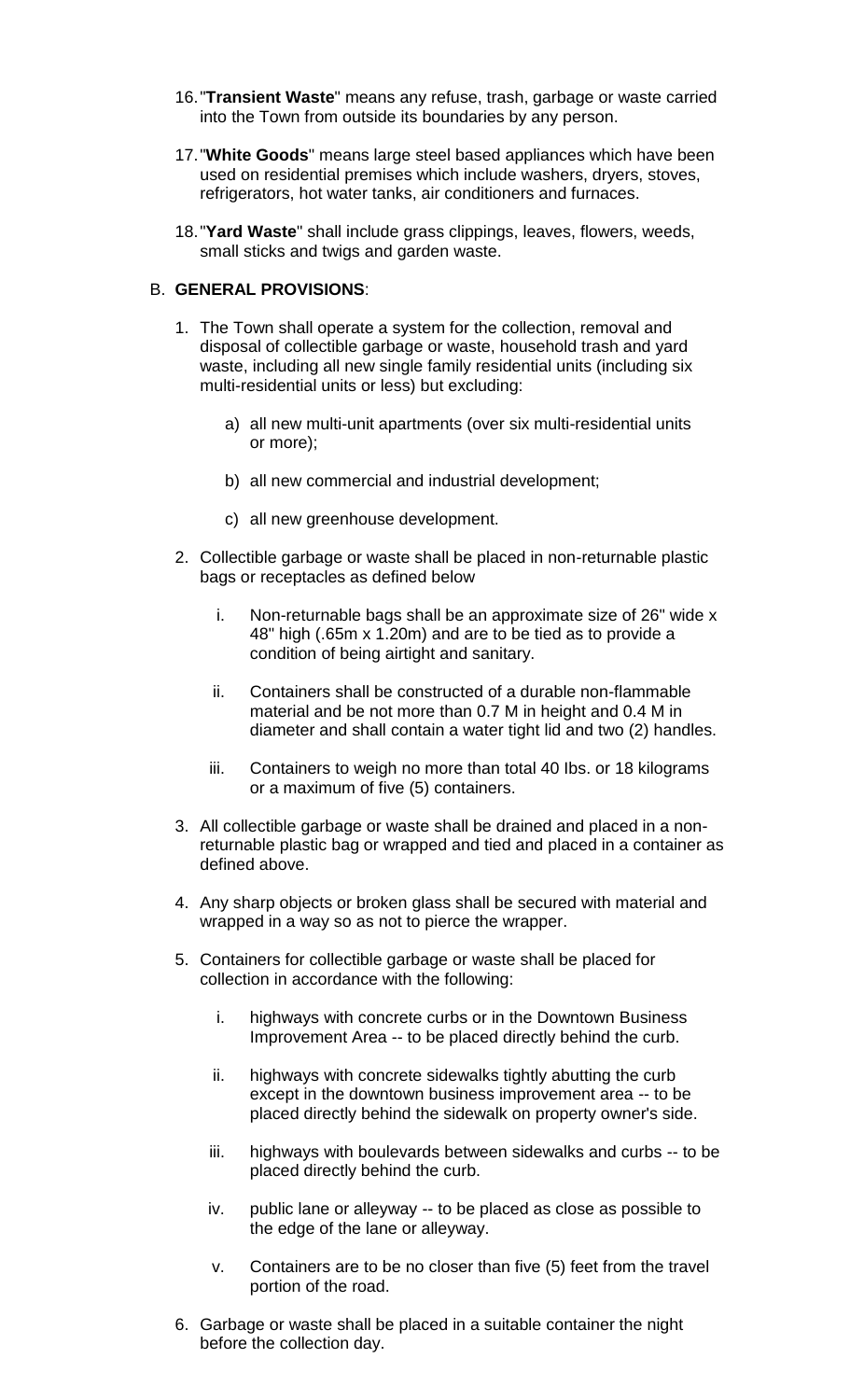- 7. The Town will publish an annual collection schedule which will contain the descriptions of routes, dates for pick-up and holiday changes.
- 8. All bins, structures or buildings for the storage of collectible garbage or waste shall at all times be maintained in a clean and sanitary condition and constructed so as to prevent entry of rodents or insects.

## **C. HOUSEHOLD TRASH / WHITE GOODS / YARD WASTE:**

1. For the purpose of collection of household trash, white goods and yard waste the Town will publish an annual collection schedule which will contain the dates for pick-ups, prescribed fees if applicable, and other pertinent information.

## **D. RECYCLABLE MATERIALS / HAZARDOUS WASTE:**

- 1. For the purpose of collection of Recyclable Material and Hazardous Waste Essex Windsor Solid Waste Authority will be responsible for setting out a schedule which will contain the dates for pick-ups.
- 2. Leaves and refuse shall not be raked or piled on the street except in containers and such refuse shall not be burned.

## **E. OTHER SERVICES:**

- 1. **WOOD TRAILER**: The Town will make available the use of the Town owned wood trailer for the purpose of disposal of used and scrap lumber. Particulars of the availability and prescribed fee, if applicable, will be published in the annual collection schedule.
- 2. **CHIPPER**: The Town will provide the service of the Town owned chipper for the purpose of disposal of small twigs and branches. Particulars of the availability and prescribed fee will be published in the annual collection schedule.

# **F. RESTRICTIONS:**

- 1. No collectible garbage or waste or non-collectible garbage or waste shall be placed on any property other than that upon which it is generated or so located on the occupants property as to cause a public nuisance to the adjoining property owner.
- 2. A passageway affording a convenient and unimpeded means of access to the items to be collected pursuant to this by-law shall be maintained and the passageway shall be of sufficient dimensions to enable the employees of the Town or of its contractors, servants, workmen and agents to load the items to be collected pursuant to this by-law on the collection vehicles.
- 3. Collection of collectible garbage or waste may be refused for any premises which in the opinion of the Town Superintendent present an unsafe situation for employees or agents.
- 4. The Town may, in the exercise of any of its legal or statutory powers, or in the implementing of any orders made by the Medical Officer of Health remove and dispose of any garbage or other waste within the Town and charge the costs incurred by the Town to the Owner of the premises upon which the garbage or other waste was generated.
- 5. Any costs incurred by the Town pursuant to Section 208.2 of the *Municipal Act*, R.S.O. 1990, c.M.45 as amended includes the power to provide waste management services to the Town at the expense of the owners and occupants of the land in the area, and impose upon that land, according to its assessed value, a special rate to defray the expense of the waste management services and may be collected or recovered in the same manner as municipal taxes provided in Section 326 of the *Municipal Act*, RS.O. 1990, c.M.45 as amended.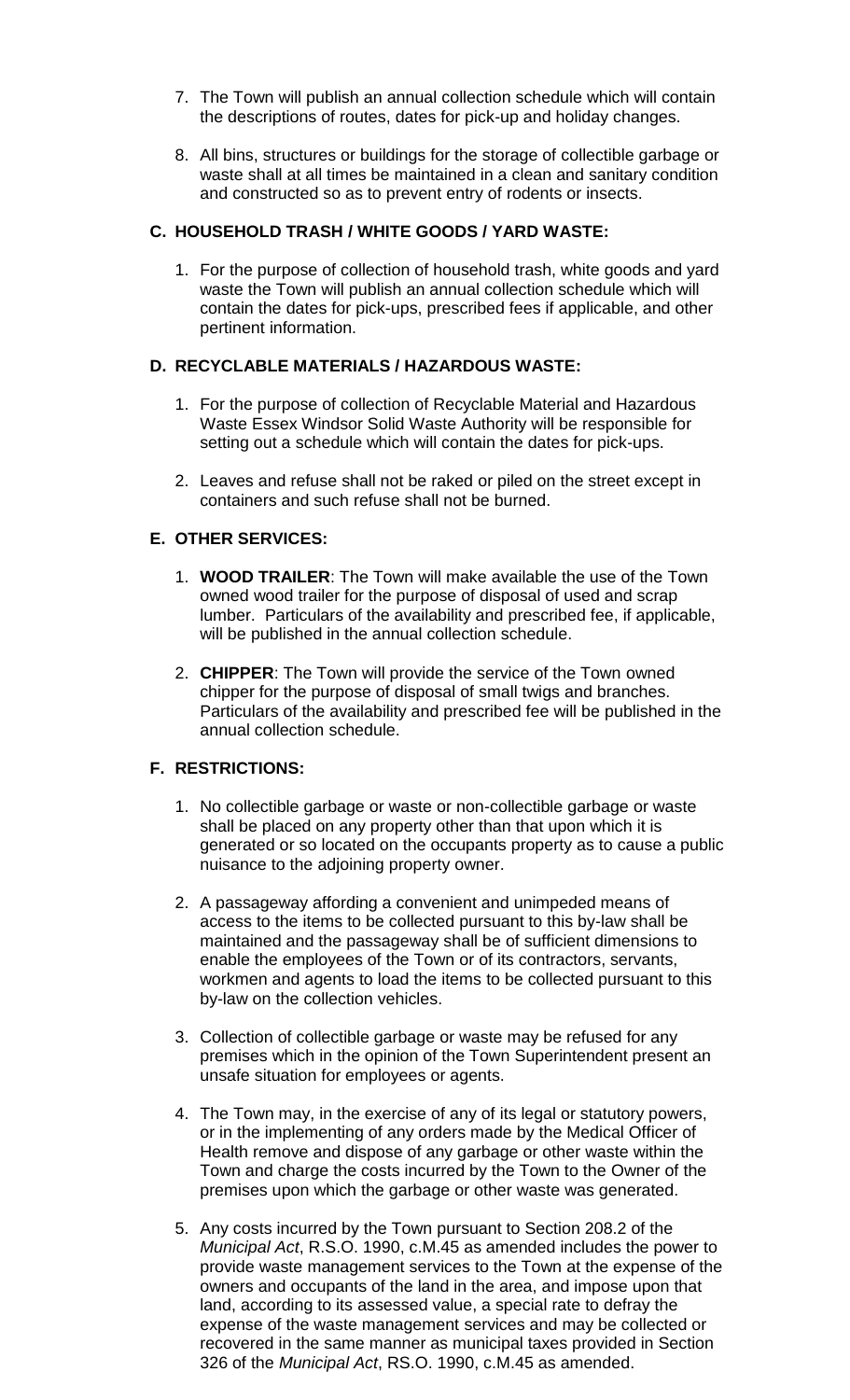- 6. Every person shall provide for the proper storage, collection and disposal of non-collectible garbage or waste generated upon a property of which that person is an owner.
- 7. No person shall deposit or permit the deposit of non-collectible garbage or waste, yard waste, recyclable material, or household trash, during regular collection dates as set out by the Town.
- 8. Through site plan control agreements, all new development shall be responsible for the collection and disposal of collectible garbage or waste generated by the new development.
- 9. Every person shall be responsible for the collection and disposal of any non-collectible garbage or waste at a site as approved by the Ministry of Energy and Environment for such garbage or waste in some method other than collection by the Town.
- 10.No person shall pick over, interfere with, disturb, remove or scatter any recyclable material, collectible garbage or waste, non-collectible garbage or waste, bundle, article or any other item placed out for collection whether contained in recycling receptacles, containers or bundles, or otherwise placed for collection.
- 11.No person shall permit empty containers or receptacles, after the contents have been removed, to remain on the boulevards, curbs, or street for a period longer than midnight of the normal day of collection.
- 12.No person shall haul, conveyor transport through or upon any street within the Town limits any collectible garbage or waste material or any non-collectible garbage or waste material except:
	- i. in properly covered containers; or
	- ii. in vehicles totally enclosed; or
	- iii. in vehicles covered in canvas or tarpaulins, so fastened down around the edges to prevent any of the contents from falling upon the streets and to protect the same from flies and to prevent the escape of any offensive odours.

### **G. ADMINISTRATION:**

- 1. It shall be the duty of the By-law Enforcement Officer or Public Works Manager to enforce the provisions of this by-law.
- 2. Interpretation of any of the definitions, provisions or restrictions contained in this by-law shall be at the sole discretion of the Public Works Manager of the Town.
- 3. Fees relating to this by-law will be updated from time to time in the Town's "Fees By-law" pursuant to Section 220.1 of the Municipal Act, RS.O. 1990, c.M.45 as amended.

### **H. PENALTY PROVISION:**

- 1. Any person who violates any provision of this By-law or causes or permits a violation shall be liable on conviction to a penalty not exceeding \$2,000.00 exclusive of costs for each offense and every such penalty shall be recoverable under the provisions of the *Provincial Offenses Act*.
- **I.** This by-law hereby repeals By-law-law 85-1999 and shall come into force and effect upon the third reading and being.